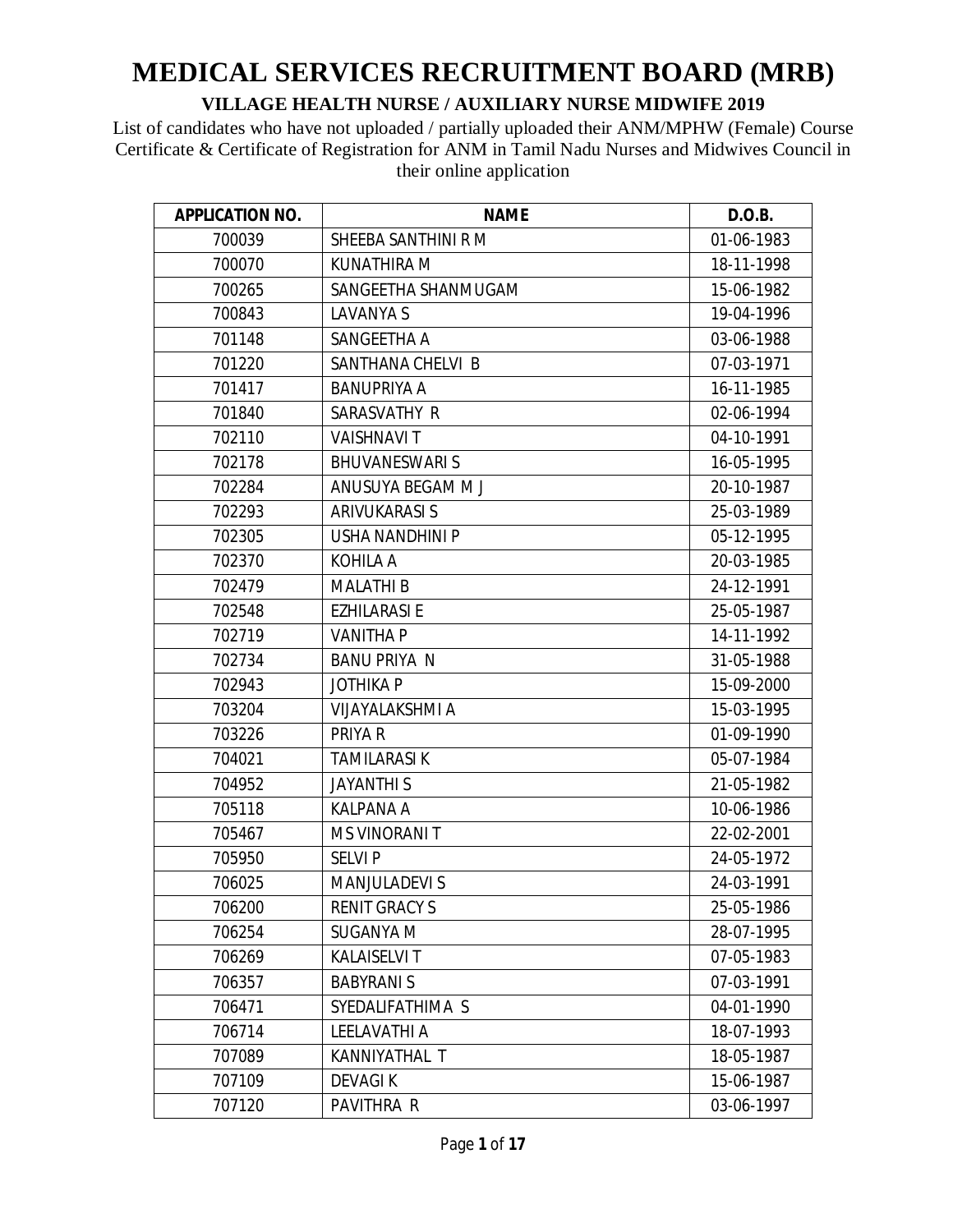| <b>APPLICATION NO.</b> | <b>NAME</b>              | D.O.B.     |
|------------------------|--------------------------|------------|
| 707248                 | DHIVYA M                 | 01-02-1996 |
| 707260                 | <b>RASATHI R</b>         | 25-05-1992 |
| 707267                 | <b>VASANTHI A</b>        | 20-06-1992 |
| 707426                 | PACKIYALAKSHMI M         | 15-03-1984 |
| 707520                 | DAYANA DEVI E            | 16-05-1996 |
| 707837                 | <b>AMUTHAS</b>           | 10-05-1991 |
| 707898                 | <b>VINOTHAD</b>          | 19-04-1989 |
| 708177                 | SHALLVIZHI R             | 19-06-1984 |
| 708253                 | <b>BHUVANESHWARI R</b>   | 08-11-1996 |
| 708366                 | <b>KAMALADEVI P</b>      | 10-06-1985 |
| 708373                 | <b>THANALAKSHMI R</b>    | 25-05-1995 |
| 708390                 | <b>VEERASELVI N</b>      | 27-05-1991 |
| 708393                 | PRIYANGADEVI R           | 01-05-1995 |
| 708673                 | I MERCY HEPZIBAI NADAR S | 26-02-1986 |
| 708697                 | BRINDHAVATHI S           | 22-03-1993 |
| 708737                 | <b>SATHYA V</b>          | 21-07-1989 |
| 708762                 | MUTHULAKSHMI C           | 03-06-1989 |
| 708782                 | <b>JOSEPHINE MARY I</b>  | 26-09-1981 |
| 708814                 | DEVIBALA A               | 03-05-1985 |
| 708836                 | <b>PAVITHRA P</b>        | 10-03-1992 |
| 709546                 | <b>MOHANA R</b>          | 07-04-1995 |
| 709580                 | <b>MEENAD</b>            | 04-01-1996 |
| 709622                 | <b>GEETHA M</b>          | 31-03-1987 |
| 709688                 | <b>VEMBARASIK</b>        | 05-04-1988 |
| 709987                 | <b>VENIA</b>             | 20-05-1994 |
| 710006                 | SIVAGAMI U               | 12-04-1979 |
| 710052                 | M LAKSHMI                | 24-11-1974 |
| 710129                 | <b>SUSEELA A</b>         | 20-01-1988 |
| 710149                 | <b>ANJALAIR</b>          | 01-05-1997 |
| 710276                 | PRIYANKA K               | 05-05-1992 |
| 710593                 | <b>KALAI SELVI R</b>     | 23-06-1992 |
| 710742                 | RAKKINI A                | 15-08-1971 |
| 710788                 | SATHYA S                 | 11-10-1989 |
| 710904                 | <b>SELVARANI R</b>       | 10-05-1989 |
| 711104                 | SUGANYA G                | 04-05-1990 |
| 711108                 | <b>BANUPRIYA M</b>       | 20-05-1994 |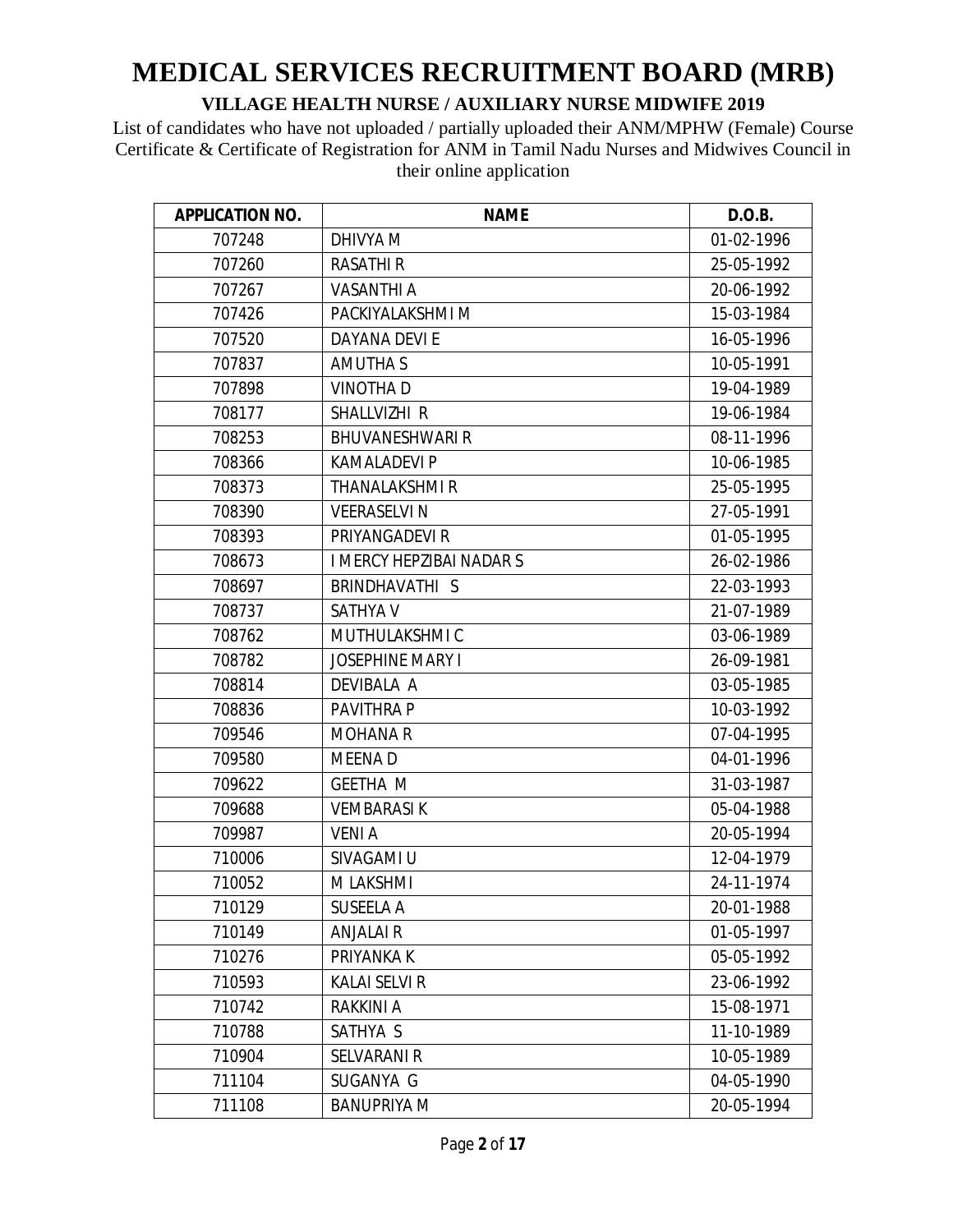| <b>APPLICATION NO.</b> | <b>NAME</b>            | D.O.B.     |
|------------------------|------------------------|------------|
| 711127                 | <b>KUSHPUR</b>         | 20-02-1992 |
| 711166                 | <b>RUBINI R</b>        | 15-01-1990 |
| 711177                 | <b>KAVITHA R</b>       | 21-07-1978 |
| 711236                 | <b>SURIYA R</b>        | 27-12-1992 |
| 711305                 | SIVA SANKARI S         | 05-10-1987 |
| 711384                 | SANGEETHA T            | 04-03-1995 |
| 711516                 | PANDIAMMAL S           | 28-01-1989 |
| 711527                 | CHITHRAI VADIVU V      | 13-11-1994 |
| 711558                 | NIVEDHAPRIYA G         | 08-04-1997 |
| 711584                 | ASHA H                 | 25-05-1988 |
| 711630                 | <b>GOMATHIM</b>        | 09-06-1990 |
| 711692                 | <b>MALLIGAS</b>        | 09-05-1986 |
| 711776                 | UMARANI T              | 18-05-1992 |
| 711784                 | <b>ANITHA M</b>        | 13-03-1994 |
| 711796                 | <b>KALAT</b>           | 27-10-1996 |
| 711850                 | <b>JOTHIMANI P</b>     | 12-03-1990 |
| 711874                 | <b>VALLIK</b>          | 24-05-1990 |
| 711882                 | <b>MALA P</b>          | 28-04-1992 |
| 711920                 | POONGKODI R            | 21-04-1991 |
| 712127                 | <b>JEGATHEESWARI A</b> | 17-05-1992 |
| 712147                 | <b>ANBAZHAKI P</b>     | 20-05-1982 |
| 712166                 | SAKUNTHALA S           | 14-05-1988 |
| 712179                 | PRAPAVATHI P           | 26-07-1993 |
| 712189                 | SHIYAMALADEVI P        | 25-04-1996 |
| 712367                 | <b>SATHYA R</b>        | 15-04-1998 |
| 712407                 | <b>DHIVYA P</b>        | 26-01-1989 |
| 712491                 | DIVYA PERIYASAMY       | 31-05-1990 |
| 712506                 | <b>ABITHA V</b>        | 21-05-1996 |
| 712516                 | <b>GOKILA M</b>        | 02-06-1998 |
| 712568                 | <b>NITHYAT</b>         | 10-05-1980 |
| 712575                 | DHILSATH NEESA M       | 20-04-1989 |
| 712596                 | <b>TAMIL SELVI R</b>   | 04-07-1988 |
| 712704                 | <b>MANIMOZHI S</b>     | 14-04-1983 |
| 712719                 | <b>KRISHNAVENIT</b>    | 06-05-1988 |
| 712754                 | SASI KALA P            | 11-10-1991 |
| 712755                 | SARANYA D              | 26-07-1987 |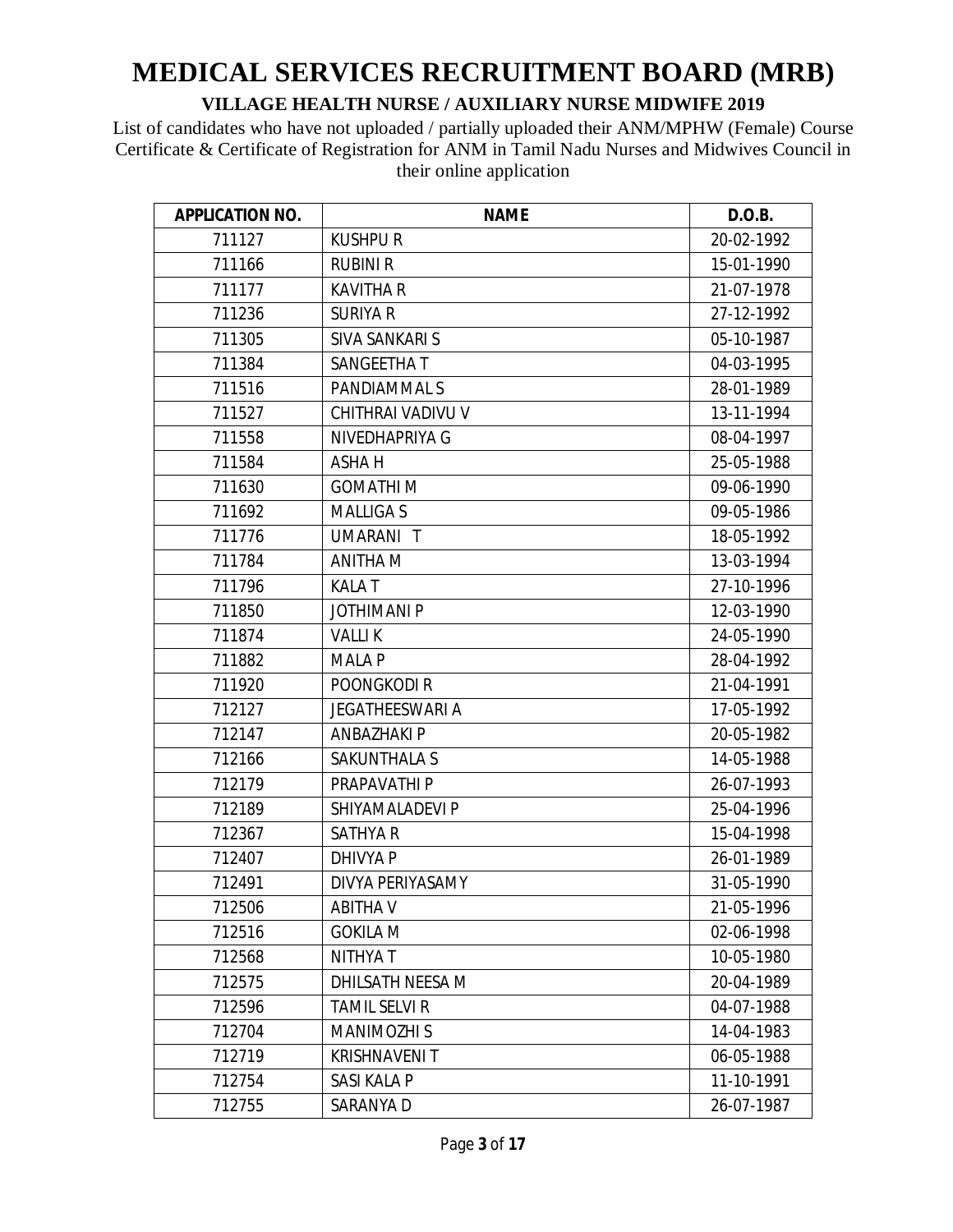| <b>APPLICATION NO.</b> | <b>NAME</b>            | D.O.B.     |
|------------------------|------------------------|------------|
| 712777                 | RAMALAKSHMI R          | 13-05-1991 |
| 712808                 | <b>KIRUTHIKA G</b>     | 17-02-1996 |
| 712827                 | <b>KALKIP</b>          | 05-06-1997 |
| 712845                 | <b>PANDEESWARI P</b>   | 15-05-1980 |
| 712859                 | <b>KAVITHA A</b>       | 12-05-1987 |
| 712866                 | <b>REVATHIS</b>        | 25-05-1989 |
| 712910                 | <b>VIJAYASANTHI C</b>  | 17-06-1992 |
| 712916                 | RAJALAKSHMI K          | 03-06-1995 |
| 712938                 | <b>GAYATHRIS</b>       | 05-05-1995 |
| 712948                 | <b>PRISILA R</b>       | 03-06-1992 |
| 713049                 | <b>VIJAYALAKSHMI K</b> | 07-03-1993 |
| 713052                 | <b>JOHNSIBAI A</b>     | 15-05-1985 |
| 713054                 | <b>JAYANTHI D</b>      | 24-05-1988 |
| 713059                 | PETCHIAMMAL S          | 22-03-1997 |
| 713076                 | <b>SUBBLKSHMIS</b>     | 13-02-1983 |
| 713322                 | <b>USHA S</b>          | 05-01-1989 |
| 713328                 | SHANMUGAPRIYA T        | 30-06-1982 |
| 713341                 | VIJAYALAKSHMI M        | 09-08-1997 |
| 713347                 | <b>SHANTHI R</b>       | 23-03-1995 |
| 713354                 | <b>JENEFAI</b>         | 30-05-1991 |
| 713357                 | ABINAYA V              | 30-07-1992 |
| 713361                 | SWEETLIN C             | 31-10-1990 |
| 713364                 | <b>KEERTHANAS</b>      | 13-03-1991 |
| 713365                 | ANITHA A               | 04-04-1984 |
| 713366                 | <b>KARTHEESWARI R</b>  | 30-01-1990 |
| 713376                 | PRIYA P                | 16-07-1991 |
| 713377                 | <b>CHITRAK</b>         | 01-05-1982 |
| 713379                 | SINDHU <sub>S</sub>    | 13-06-1997 |
| 713387                 | <b>MAHESWARI A</b>     | 08-06-1983 |
| 713388                 | PRITHA S               | 12-06-1983 |
| 713392                 | <b>SANDHIYA R</b>      | 28-11-1994 |
| 713409                 | SUDHA M                | 30-11-1986 |
| 713410                 | ANBUKARASI R           | 21-12-1988 |
| 713411                 | ASHA M                 | 24-05-1990 |
| 713423                 | <b>MALATHY A</b>       | 08-10-1975 |
| 713431                 | <b>SELVIK</b>          | 05-05-1988 |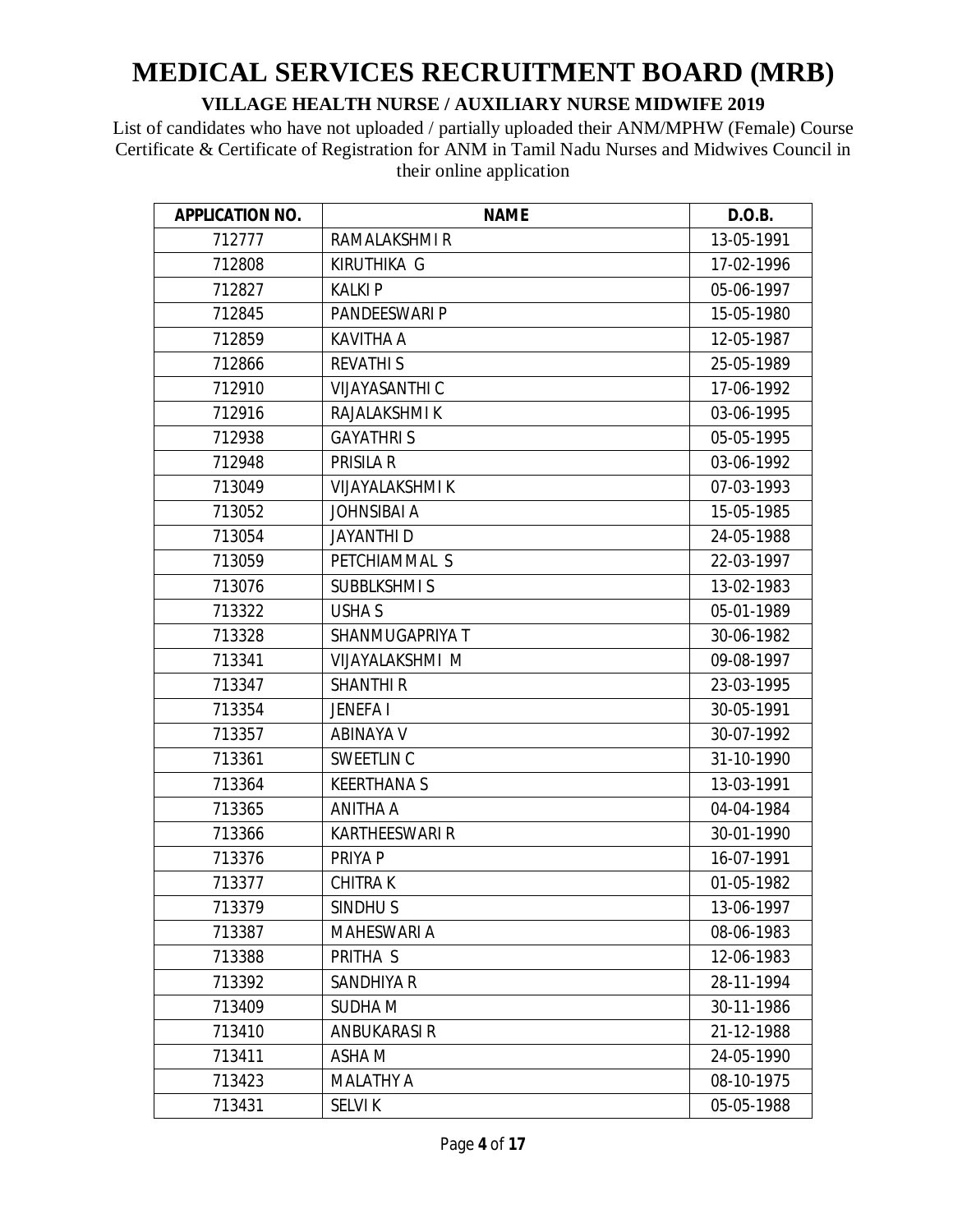| <b>APPLICATION NO.</b> | <b>NAME</b>              | D.O.B.     |
|------------------------|--------------------------|------------|
| 713432                 | <b>SREEJAR</b>           | 09-09-1980 |
| 713448                 | <b>GANGA V</b>           | 11-05-1994 |
| 713450                 | <b>TAMILSELVI M</b>      | 27-07-1991 |
| 713455                 | <b>GOWRIS</b>            | 07-06-1990 |
| 713458                 | <b>BHUVANESWARI R</b>    | 18-02-1995 |
| 713463                 | <b>DEEPAJ</b>            | 25-03-1987 |
| 713482                 | <b>HILDA KOSHI P</b>     | 23-01-1981 |
| 713499                 | SATHYAVANI V             | 08-05-1987 |
| 713510                 | <b>LAKSHMIP</b>          | 01-06-1983 |
| 713519                 | <b>GOWDHAMI G</b>        | 25-07-1994 |
| 713522                 | <b>HINDUJA K</b>         | 09-03-1998 |
| 713532                 | <b>MANJULA A</b>         | 28-03-1995 |
| 713541                 | <b>SUSILA M</b>          | 06-06-1983 |
| 713542                 | PAPPITHA T               | 02-06-1988 |
| 713552                 | KALAIRANI M              | 09-06-1995 |
| 713557                 | <b>UMABHARATHI M</b>     | 21-11-1997 |
| 713562                 | MUNIRATHINAM S           | 06-06-1988 |
| 713567                 | KALPANA RAJAGOPALAN      | 29-03-1980 |
| 713571                 | PRABHAVATHI K            | 12-03-1989 |
| 713572                 | <b>SHIJI R</b>           | 21-06-1993 |
| 713582                 | <b>LAVANYA R</b>         | 23-05-1983 |
| 713583                 | <b>VENNILA THERESE R</b> | 04-06-1989 |
| 713588                 | THIRUMAGAL T             | 30-11-1986 |
| 713600                 | <b>MEENAT</b>            | 08-06-1992 |
| 713601                 | AMIRTHA M                | 13-07-1993 |
| 713604                 | RAJALAKSHMI N            | 24-05-1996 |
| 713605                 | <b>KAVITHAT</b>          | 18-05-1989 |
| 713610                 | NISHA A                  | 08-07-1996 |
| 713612                 | POONDEVI P               | 06-01-1995 |
| 713623                 | <b>ELAVARASI R</b>       | 30-05-1986 |
| 713626                 | <b>KALAI VANI B</b>      | 23-01-1988 |
| 713632                 | PARAMESWARI M            | 05-04-1981 |
| 713633                 | <b>DURGADEVIS</b>        | 08-03-1994 |
| 713637                 | DHANALAKSHMI C           | 15-07-1989 |
| 713642                 | TAMILSELVI M             | 06-06-1996 |
| 713652                 | <b>GANGA VIJAYAN</b>     | 20-06-1993 |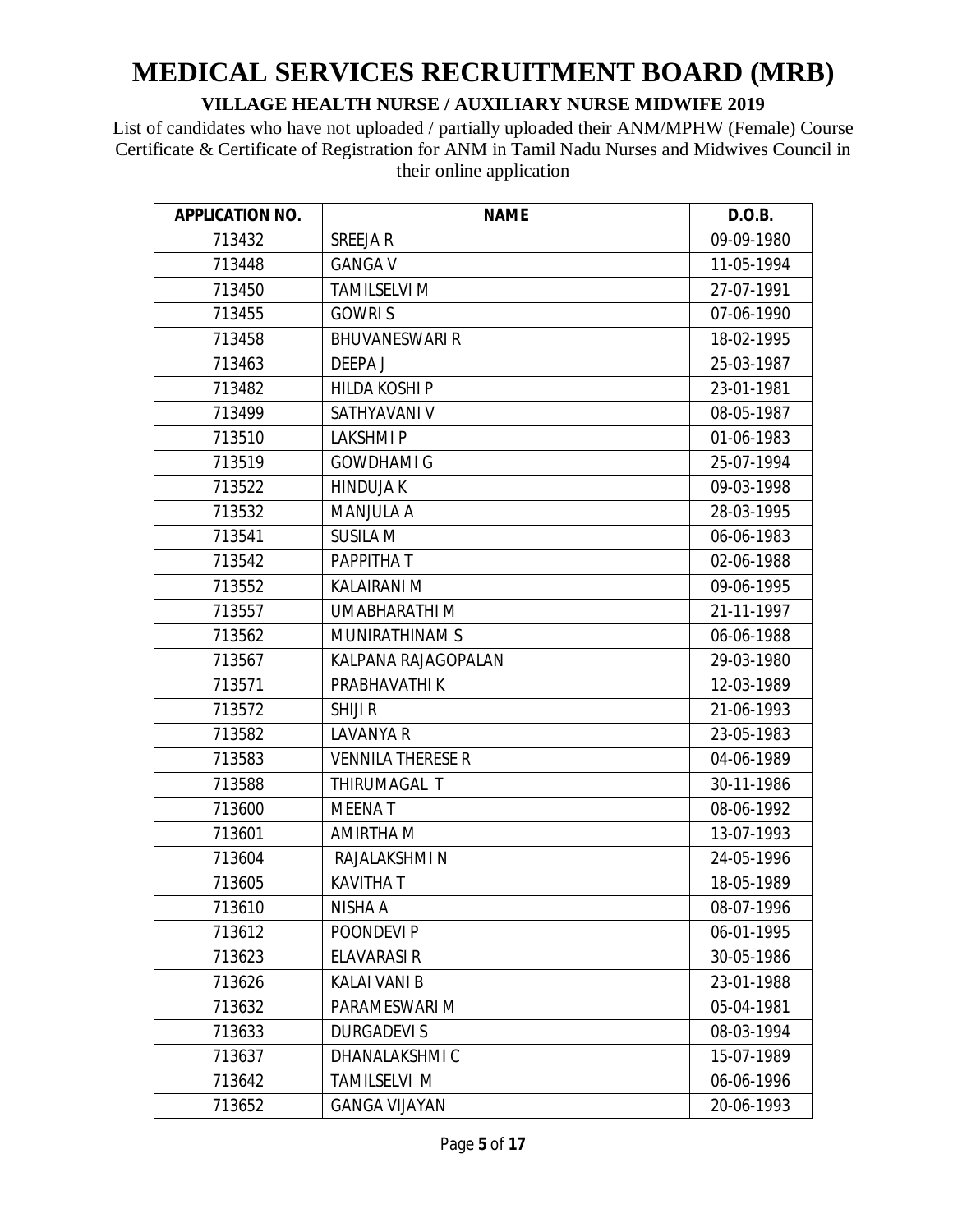| <b>APPLICATION NO.</b> | <b>NAME</b>               | D.O.B.     |
|------------------------|---------------------------|------------|
| 713659                 | <b>VENKATESWARY V</b>     | 16-08-1982 |
| 713672                 | <b>SUDHAP</b>             | 24-05-1985 |
| 713676                 | <b>DHILSHATH S</b>        | 18-06-1992 |
| 713683                 | <b>VIJAYAKUMARI S</b>     | 08-06-1994 |
| 713685                 | SUMATHI MALAISAMY         | 16-11-1990 |
| 713689                 | KOWSALYA M                | 12-07-1996 |
| 713690                 | <b>CHITRA R</b>           | 03-06-1991 |
| 713693                 | <b>SULOCHANA K</b>        | 05-04-1984 |
| 713699                 | <b>SHANTHI J</b>          | 17-07-1986 |
| 713700                 | <b>GANGAR</b>             | 17-06-1982 |
| 713702                 | <b>SEETHAM</b>            | 13-04-1990 |
| 713709                 | <b>BAGYALAKSHMIS</b>      | 01-06-1982 |
| 713725                 | SANGEETHA V               | 14-12-1991 |
| 713726                 | PRIYA M                   | 20-12-1990 |
| 713732                 | ABISHA S                  | 01-10-1998 |
| 713733                 | <b>MANIMEKALAI T</b>      | 18-07-1996 |
| 713744                 | <b>BHANUPRIYA V</b>       | 15-03-1993 |
| 713747                 | <b>ABIRAMI S</b>          | 30-03-1988 |
| 713749                 | SHARILA SANTHAKUMARI J    | 31-03-1984 |
| 713751                 | <b>AKILA P</b>            | 04-03-1980 |
| 713765                 | PAVITHRA C                | 12-07-1999 |
| 713766                 | <b>KAVITHA R</b>          | 16-12-1981 |
| 713767                 | <b>PEMILA P</b>           | 20-04-1998 |
| 713770                 | RAJAMMAL M                | 20-11-1981 |
| 713778                 | <b>REAVATHI B</b>         | 02-01-1987 |
| 713788                 | SRIVIDHYA M               | 13-04-1993 |
| 713791                 | ELDA SAGAYAMARY J         | 12-05-1983 |
| 713801                 | KALEESWARI M              | 14-05-1992 |
| 713813                 | <b>LOGESWARI P</b>        | 10-06-1997 |
| 713816                 | <b>VEERA PATHRAKALI M</b> | 17-05-1990 |
| 713828                 | SUBBULAKSHMI P            | 19-12-1992 |
| 713830                 | <b>SUGANTHI K</b>         | 12-03-1997 |
| 713832                 | <b>NEELA V</b>            | 27-05-1980 |
| 713834                 | PARIMALA E                | 10-01-1983 |
| 713835                 | SITHESHWARI K             | 04-05-1991 |
| 713836                 | <b>MUTHUBALA S</b>        | 22-10-1996 |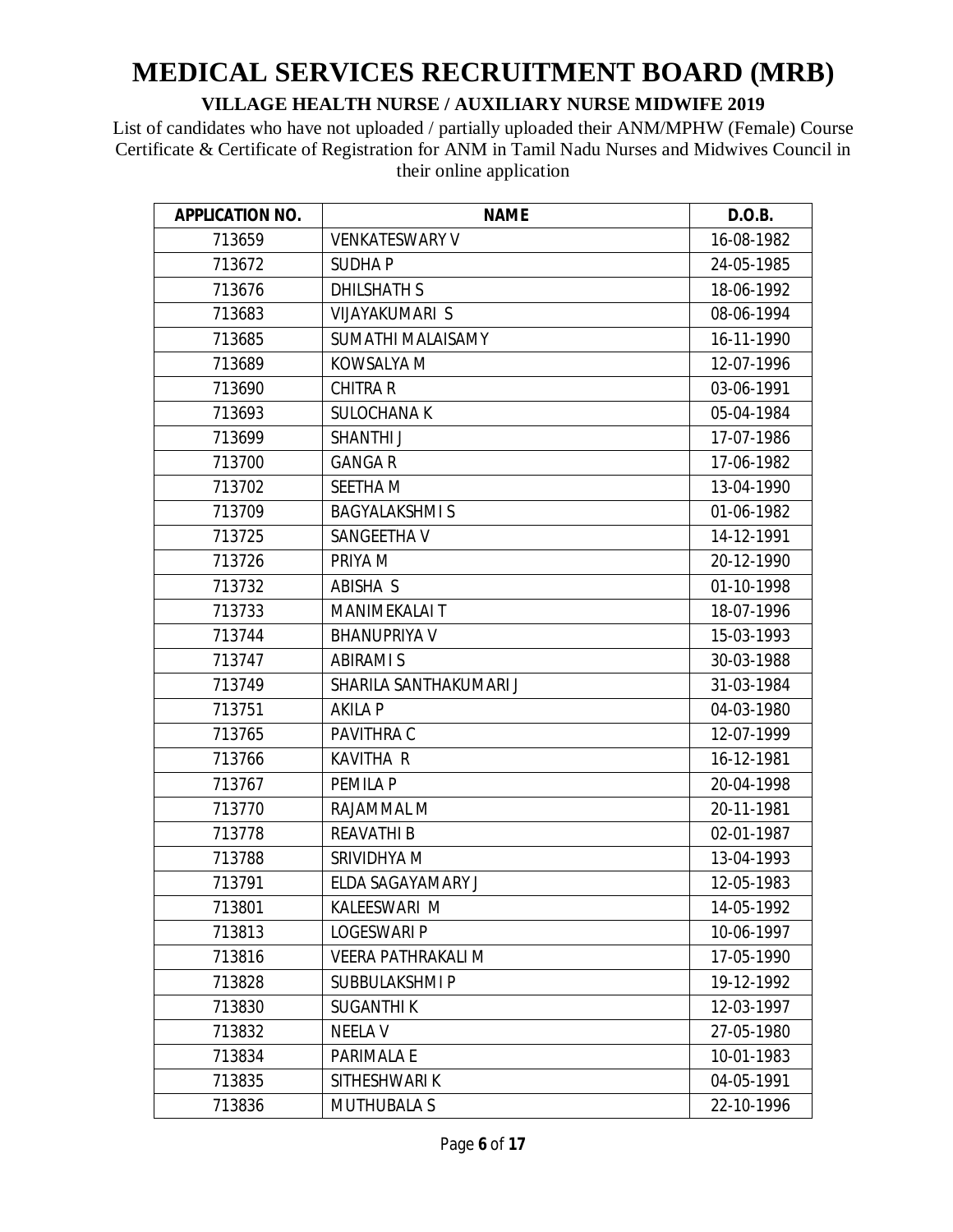| <b>APPLICATION NO.</b> | <b>NAME</b>           | D.O.B.     |
|------------------------|-----------------------|------------|
| 713837                 | UMA MAGESWARI K       | 23-06-1985 |
| 713838                 | KARPAGALAKSHMI K      | 20-04-1994 |
|                        |                       |            |
| 713846                 | <b>GOMATHIM</b>       | 30-07-1985 |
| 713847                 | PACKIYALAKSHMI M      | 17-05-1993 |
| 713856                 | <b>GAYATHRIS</b>      | 24-06-1992 |
| 713862                 | <b>ABIRAMI R</b>      | 28-05-1995 |
| 713873                 | <b>VEENA M</b>        | 05-07-1979 |
| 713875                 | DEEBA F               | 10-06-1982 |
| 713878                 | PEATCHIAMMAL S        | 25-10-1990 |
| 713880                 | <b>SUDHARANI S</b>    | 25-05-1984 |
| 713890                 | PREMALATHA R          | 06-05-1979 |
| 713892                 | REESMA IZJATH A       | 10-06-1998 |
| 713898                 | <b>AISWARYA S</b>     | 02-02-1999 |
| 713899                 | SARANYA A             | 08-05-1995 |
| 713906                 | <b>RAJESWARI P</b>    | 29-05-1976 |
| 713920                 | RAJAVALLI C           | 23-02-1997 |
| 713926                 | <b>ANUSHA S</b>       | 27-06-1989 |
| 713935                 | <b>KRITHIKA BAI L</b> | 05-06-1992 |
| 713942                 | <b>RAMYA P</b>        | 30-06-1999 |
| 713943                 | <b>DURGADEVI R</b>    | 10-06-1996 |
| 713949                 | <b>VELDURACHI S</b>   | 19-01-1980 |
| 713956                 | <b>ALAGUJOTHI M</b>   | 30-05-1997 |
| 713963                 | SOWMIYA K             | 14-04-1998 |
| 713964                 | <b>ESTHER J</b>       | 28-01-1986 |
| 713965                 | <b>SHARMILA P</b>     | 26-11-1983 |
| 713968                 | SANTHANAKUMARI R      | 08-05-1990 |
| 713972                 | <b>BAVILA T</b>       | 28-12-1996 |
| 713974                 | ROOPA V               | 25-05-1997 |
| 713977                 | <b>MALAT</b>          | 10-06-1988 |
| 713980                 | SATHYA M              | 05-05-1998 |
| 713988                 | <b>MANJULA DEVI M</b> | 25-05-1996 |
| 713999                 | <b>SHYNIT</b>         | 30-05-1987 |
| 714002                 | ELAKKIYA V            | 16-04-1992 |
| 714004                 | <b>VANMATHI S</b>     | 20-05-1998 |
| 714005                 | <b>JAYAD</b>          | 08-06-1998 |
| 714011                 | PREMA J               | 22-06-1976 |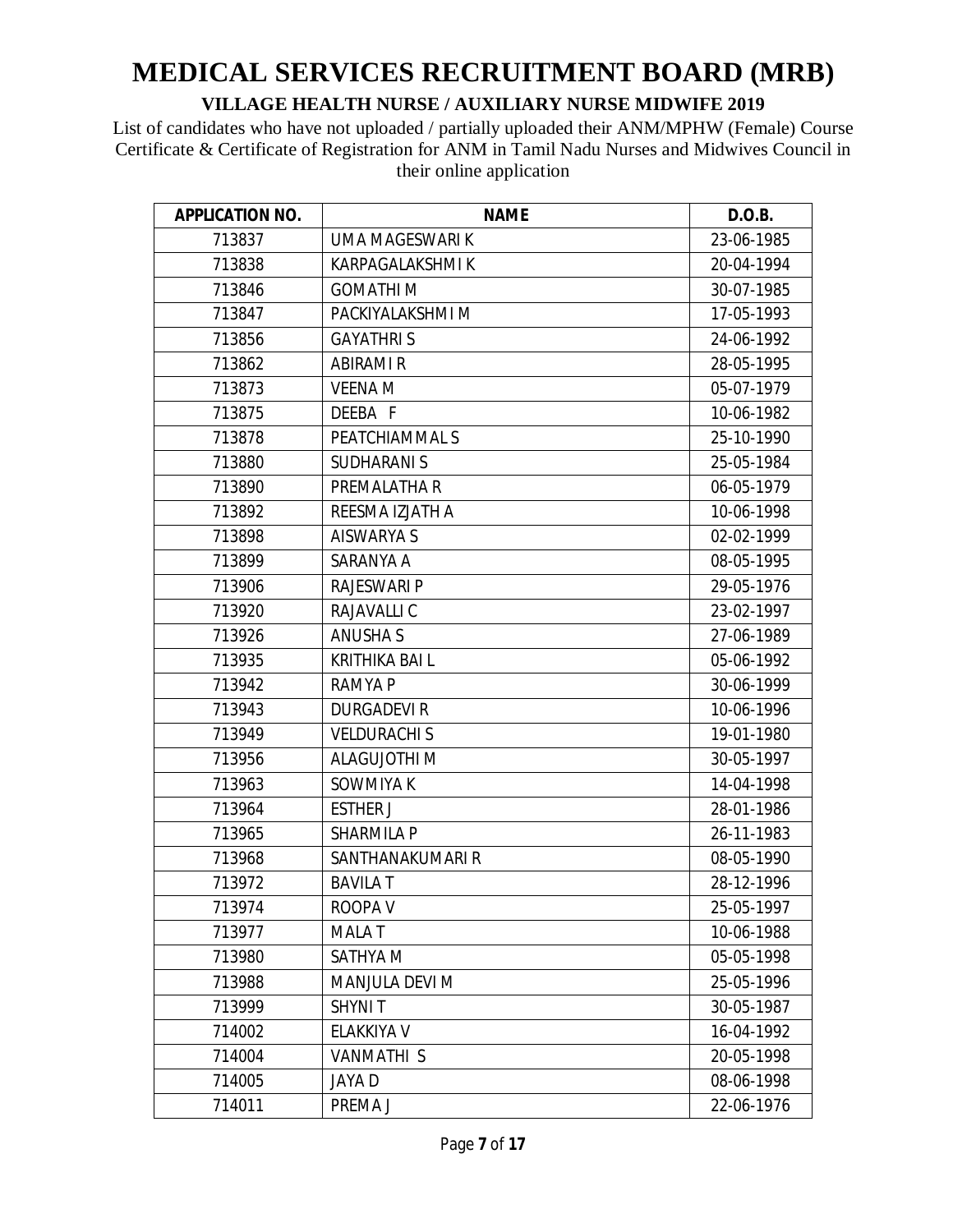| <b>APPLICATION NO.</b> | <b>NAME</b>           | D.O.B.     |
|------------------------|-----------------------|------------|
| 714014                 | <b>GANDHIMATHI S</b>  | 20-05-1994 |
| 714015                 | SUDARVIZHI V          | 10-01-1990 |
| 714016                 | MAGESH B              | 05-05-1997 |
| 714018                 | <b>KASTHURI M</b>     | 20-06-1988 |
| 714021                 | SOUDAMINI N           | 20-05-1982 |
| 714027                 | SOWMIYA P             | 27-03-1998 |
| 714028                 | <b>PRIYANKA S</b>     | 11-01-1996 |
| 714029                 | <b>TAMILMOZHI P</b>   | 07-12-1989 |
| 714030                 | MINI M P              | 28-06-1986 |
| 714034                 | <b>ROJARANI P</b>     | 14-05-1992 |
| 714038                 | KANIMOZHI M           | 30-07-1989 |
| 714039                 | MUNEESWARI V          | 30-06-1997 |
| 714041                 | <b>TAMILARASI M</b>   | 09-08-1991 |
| 714042                 | <b>GURUVAMMALS</b>    | 04-03-1999 |
| 714043                 | NOORTHAMARY L         | 06-04-1992 |
| 714044                 | <b>MALATHIP</b>       | 24-07-1984 |
| 714047                 | SARASU G              | 10-04-1989 |
| 714052                 | <b>CITHIRADEVIK</b>   | 14-04-1991 |
| 714056                 | <b>LALITHA M</b>      | 20-10-1994 |
| 714062                 | <b>NATHIYA P</b>      | 04-05-1988 |
| 714063                 | LATHAMMAL M           | 11-04-1995 |
| 714066                 | <b>GUNAVATHI S</b>    | 01-05-1994 |
| 714067                 | <b>MUTHUSELVI J</b>   | 04-06-1989 |
| 714068                 | <b>RENUKA E</b>       | 09-05-1985 |
| 714071                 | <b>SUBATHRA S</b>     | 18-07-1983 |
| 714074                 | <b>JAGADEESWARI D</b> | 10-05-1981 |
| 714078                 | <b>VERGIN P</b>       | 20-07-1994 |
| 714080                 | ANNALAKSHMI M         | 06-05-1983 |
| 714082                 | VIJAYALAKSHMI M       | 24-06-1986 |
| 714088                 | PADMA T MUTHU         | 11-05-1990 |
| 714091                 | <b>BANUPRIYA A</b>    | 18-06-1994 |
| 714095                 | <b>KALAPANA K</b>     | 01-04-1990 |
| 714096                 | <b>NAGESWARIK</b>     | 05-04-1997 |
| 714108                 | AROKIAMARY A          | 18-09-1982 |
| 714109                 | <b>GEETHAS</b>        | 19-06-1990 |
| 714111                 | <b>KALPANA B</b>      | 29-11-1991 |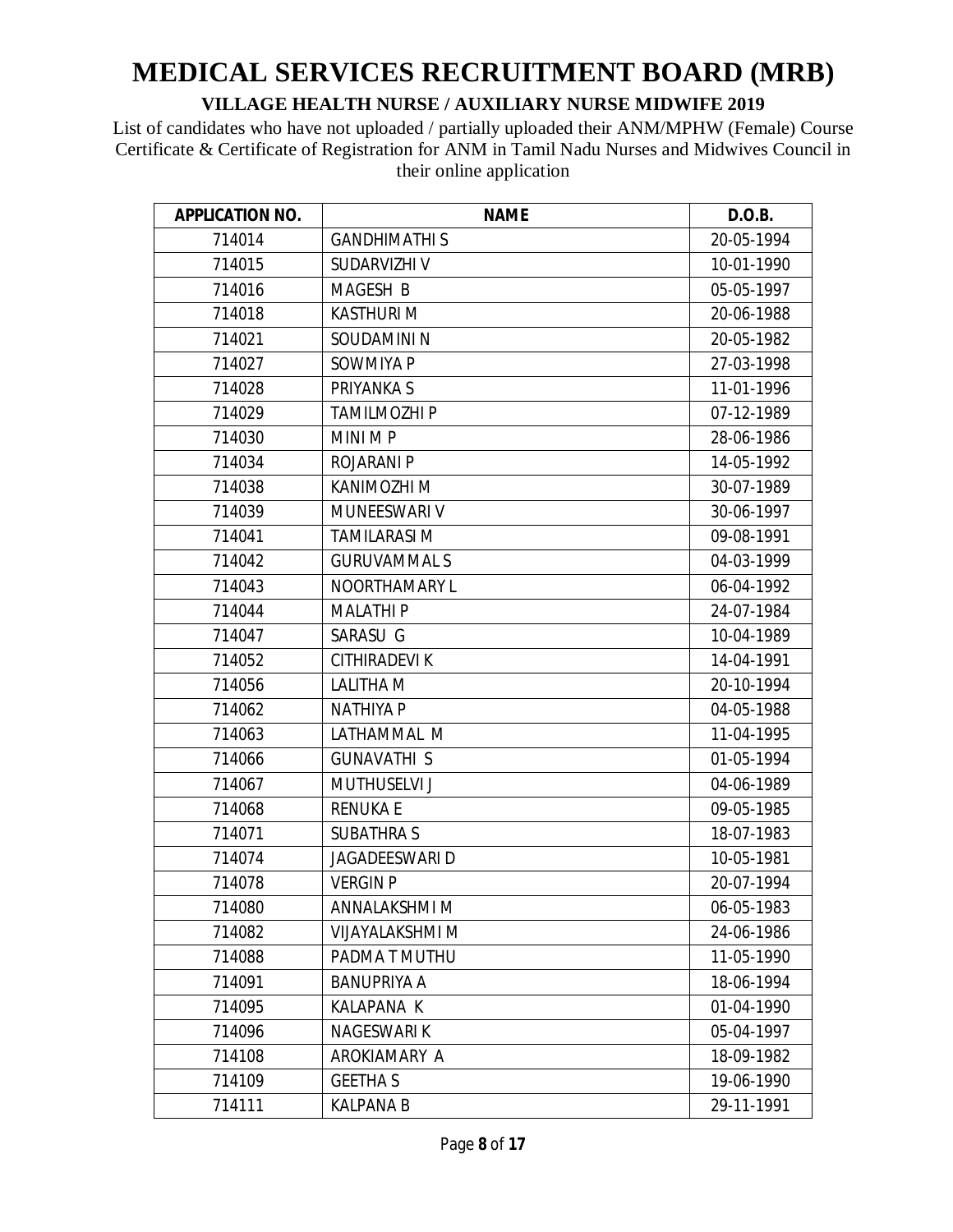| <b>APPLICATION NO.</b> | <b>NAME</b>             | D.O.B.     |
|------------------------|-------------------------|------------|
| 714117                 | ANANDHI A               | 09-04-1985 |
| 714122                 | <b>ALLIRANI N</b>       | 14-09-1984 |
| 714123                 | <b>REKAP</b>            | 22-07-1987 |
| 714128                 | <b>KAVITHA M</b>        | 24-05-1995 |
| 714132                 | SELVAKANI M             | 03-06-1996 |
| 714140                 | <b>SHANTHI A</b>        | 25-06-1987 |
| 714150                 | <b>SATHYA S</b>         | 03-06-1986 |
| 714154                 | <b>ANITHA S</b>         | 13-06-1987 |
| 714160                 | PREETHA V               | 05-07-1998 |
| 714173                 | SIVARANJANI R           | 11-04-1996 |
| 714181                 | SAILAJA G               | 19-09-1986 |
| 714188                 | <b>VIJAYALAKSHMI R</b>  | 10-03-1995 |
| 714191                 | BHUVANESHWARI M         | 26-03-1992 |
| 714195                 | PERIATHAL P             | 10-04-1974 |
| 714197                 | SUTHANTHIRA DEVI S      | 05-05-1988 |
| 714198                 | MAMATHA J               | 10-06-1996 |
| 714199                 | <b>MANICKALAKSHMI S</b> | 02-05-1982 |
| 714217                 | <b>UMAIESWARI R</b>     | 15-02-1997 |
| 714219                 | <b>AROCKIA SELVI S</b>  | 29-09-1973 |
| 714237                 | <b>IRENE A</b>          | 28-05-1990 |
| 714238                 | RAMYA J                 | 16-06-1998 |
| 714240                 | <b>GAYATHRIK</b>        | 18-03-1997 |
| 714250                 | <b>JEYAVENI M</b>       | 10-04-1999 |
| 714254                 | MUTHULAKSHMI P          | 15-04-1979 |
| 714260                 | <b>MANORANJITHAM S</b>  | 04-05-1993 |
| 714265                 | <b>DHANALAKSHMIR</b>    | 07-05-1981 |
| 714274                 | <b>JAYAPRADHA B</b>     | 06-06-1984 |
| 714285                 | <b>BHUVANESWARI B</b>   | 26-03-1988 |
| 714287                 | JEYAMARY A              | 06-07-1995 |
| 714288                 | PONMANI P               | 10-02-1995 |
| 714295                 | <b>BHUVANESWARI G</b>   | 03-06-1995 |
| 714324                 | <b>MUTHU LAKSHMI K</b>  | 14-02-1991 |
| 714337                 | <b>MENIKA M</b>         | 12-05-1993 |
| 714339                 | PRABHAVATHI S           | 07-05-1999 |
| 714349                 | SATHIYA PRIYA T         | 25-02-1987 |
| 714362                 | MANIBHARATHI M          | 30-05-1996 |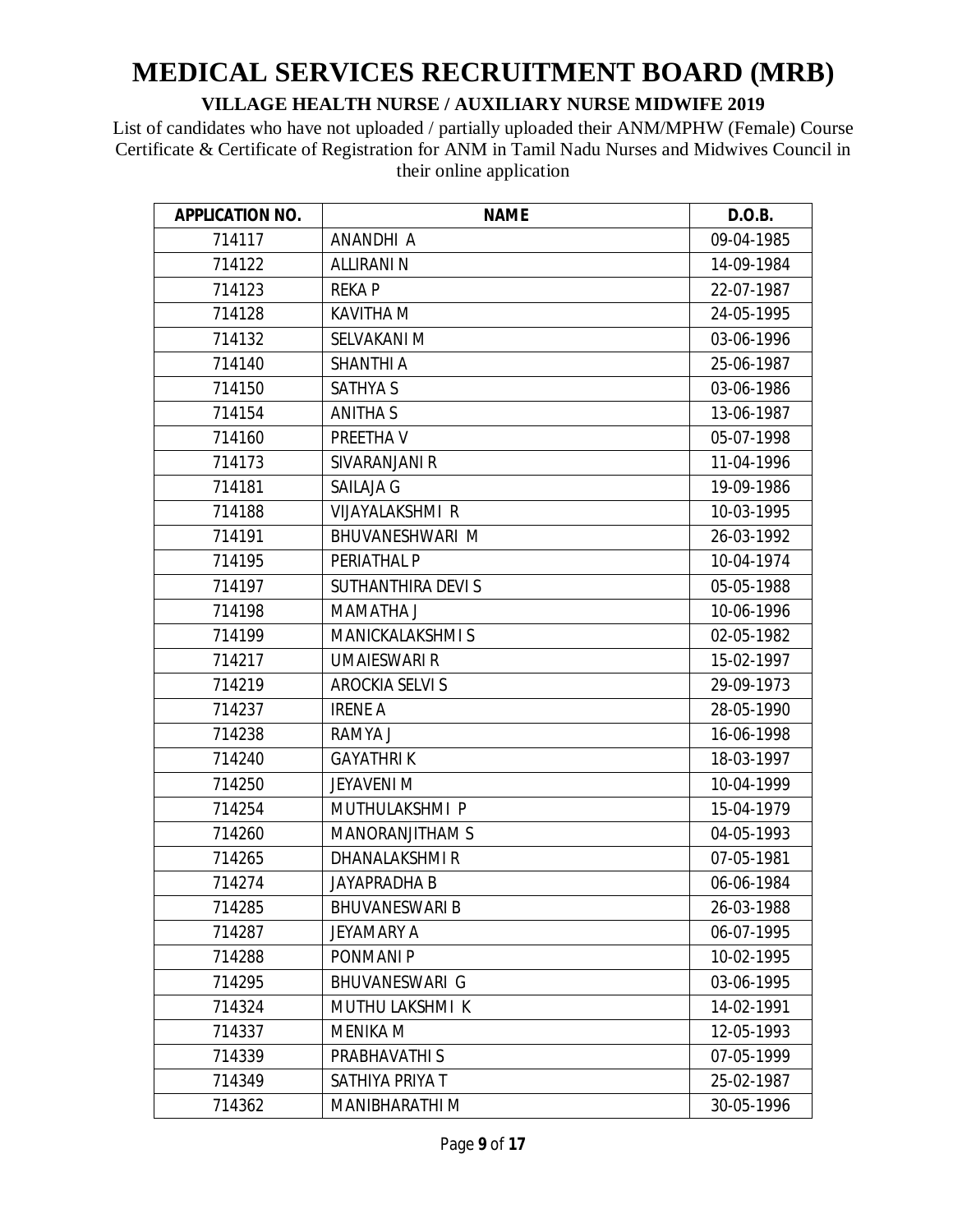| <b>APPLICATION NO.</b> | <b>NAME</b>            | D.O.B.     |
|------------------------|------------------------|------------|
| 714372                 | <b>TAMILSELVI N</b>    | 03-03-1996 |
| 714446                 | <b>DEEPIKA V</b>       | 16-02-1995 |
| 714451                 | UCHIVANAM V            | 10-05-1979 |
| 714607                 | SABITHA A              | 16-05-1997 |
| 714616                 | SIVA SHANKARI M        | 21-06-1995 |
| 714748                 | SUGANYA S              | 16-03-1991 |
| 715074                 | <b>SHANMATHIS</b>      | 24-06-1996 |
| 715255                 | <b>ROJAP</b>           | 01-06-1993 |
| 715385                 | <b>GOWRI J</b>         | 20-05-1975 |
| 715484                 | <b>NALINI J</b>        | 07-09-1984 |
| 715498                 | MARY EZHIL JOBBY MOL J | 11-03-1984 |
| 715646                 | <b>RENUKA E</b>        | 11-04-1988 |
| 715677                 | SONITHA A              | 18-03-1989 |
| 715704                 | <b>NAINARSELVI R</b>   | 26-06-1995 |
| 715750                 | <b>MUTHULAKSHMIR</b>   | 10-02-1990 |
| 715772                 | PRIYADHARSINI P        | 14-12-1994 |
| 715824                 | POOJA S                | 08-05-1991 |
| 715845                 | PALSELVI J             | 03-05-1989 |
| 715857                 | PUSHPA M               | 02-03-1992 |
| 715861                 | <b>SELVIG</b>          | 07-04-1987 |
| 715885                 | <b>VENNILA M</b>       | 03-11-1996 |
| 715886                 | <b>PARASAKTHI P</b>    | 25-05-1977 |
| 715982                 | <b>SATHYAN</b>         | 04-06-1997 |
| 716012                 | RUMYABANU              | 12-08-1987 |
| 716020                 | PANCHAVARNAM K         | 20-05-1997 |
| 716030                 | POUTHRA R              | 01-07-1995 |
| 716119                 | ANNAPOORANI N          | 13-04-1996 |
| 716122                 | KAVIYA M               | 26-03-1995 |
| 716133                 | MAHALAKSHMI T          | 30-05-1977 |
| 716147                 | SIVASAKTHI R           | 30-01-1988 |
| 716169                 | MEENA M                | 07-06-1996 |
| 716173                 | <b>SUDHAV</b>          | 22-02-1988 |
| 716176                 | <b>ANUSUYA S</b>       | 10-05-1995 |
| 716185                 | LEKKAMMAL D            | 02-09-1995 |
| 716196                 | <b>MARISELVI M</b>     | 25-05-1996 |
| 716201                 | <b>KAVITHA C</b>       | 30-05-1997 |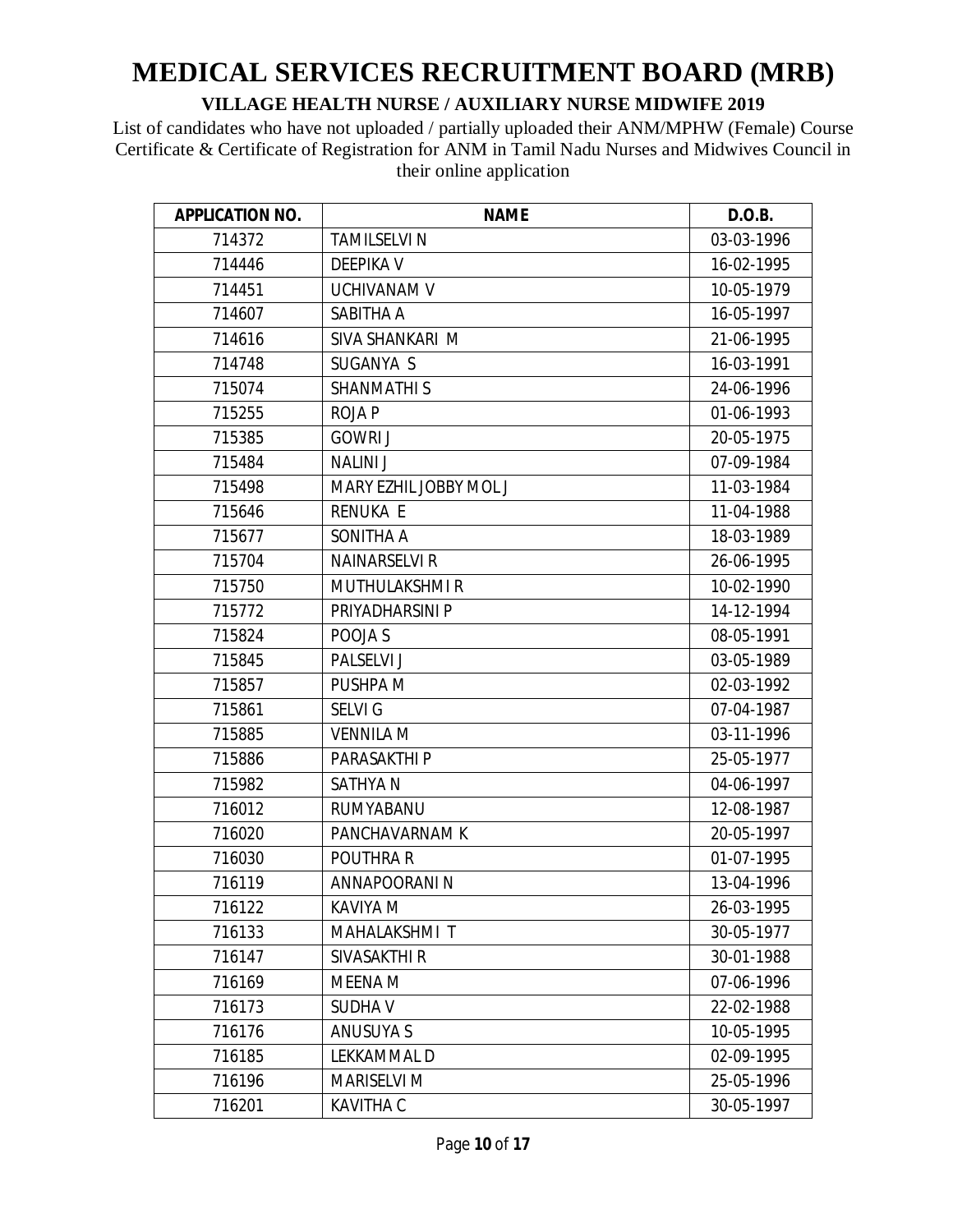| <b>APPLICATION NO.</b> | <b>NAME</b>            | D.O.B.     |
|------------------------|------------------------|------------|
| 716203                 | <b>KAVITHA L</b>       | 07-07-1992 |
| 716219                 | <b>REKHAL</b>          | 30-11-1990 |
| 716224                 | JEEVITHA N             | 01-01-1988 |
| 716231                 | MEENA M                | 21-10-1996 |
| 716233                 | <b>KARTHIKA K</b>      | 28-04-1991 |
| 716237                 | <b>CHANDRA LEKHA K</b> | 20-05-1982 |
| 716248                 | SUNDARAMMAL M          | 10-04-1992 |
| 716263                 | <b>SARANYA K</b>       | 15-05-1993 |
| 716281                 | PETCHIAMMAL S          | 18-04-1993 |
| 716282                 | FEMINA MARY A          | 22-03-1991 |
| 716286                 | <b>VINITHA V</b>       | 01-07-1998 |
| 716294                 | <b>BABY R</b>          | 02-04-1992 |
| 716305                 | <b>REVATHIC</b>        | 28-03-1990 |
| 716307                 | <b>GUNASUNDARI A</b>   | 26-04-1985 |
| 716314                 | <b>LEELAVATHI G</b>    | 23-05-1977 |
| 716315                 | <b>KAVITHA M</b>       | 25-12-1998 |
| 716319                 | SOBANA M               | 09-05-1988 |
| 716323                 | <b>BARANI V</b>        | 31-05-1988 |
| 716329                 | PRABHA P               | 23-04-1987 |
| 716337                 | <b>GAYATHRIM</b>       | 31-05-1997 |
| 716339                 | <b>JOTHIMANI P</b>     | 28-05-1990 |
| 716340                 | PARANJOTHI M           | 20-02-1993 |
| 716367                 | PARAMESHWARI S         | 04-03-1989 |
| 716380                 | <b>KAVITHA E</b>       | 07-05-1980 |
| 716381                 | <b>BUVANESWARI R</b>   | 20-05-1992 |
| 716387                 | <b>SUBHAP</b>          | 13-07-1982 |
| 716394                 | SIVASANGARI P          | 21-05-1998 |
| 716397                 | <b>VANITHA P</b>       | 15-05-1985 |
| 716413                 | <b>KATRANI P</b>       | 22-04-1993 |
| 716421                 | <b>MALARSELVI V</b>    | 01-06-1980 |
| 716445                 | <b>THANGARANI V</b>    | 04-02-1994 |
| 716455                 | <b>BANUMATHIR</b>      | 06-05-1974 |
| 716458                 | <b>PREMILA S</b>       | 07-02-1978 |
| 716462                 | JAYASHREE M R          | 06-06-1996 |
| 716463                 | UMA V                  | 06-05-1996 |
| 716475                 | <b>VEMBUR</b>          | 04-06-1984 |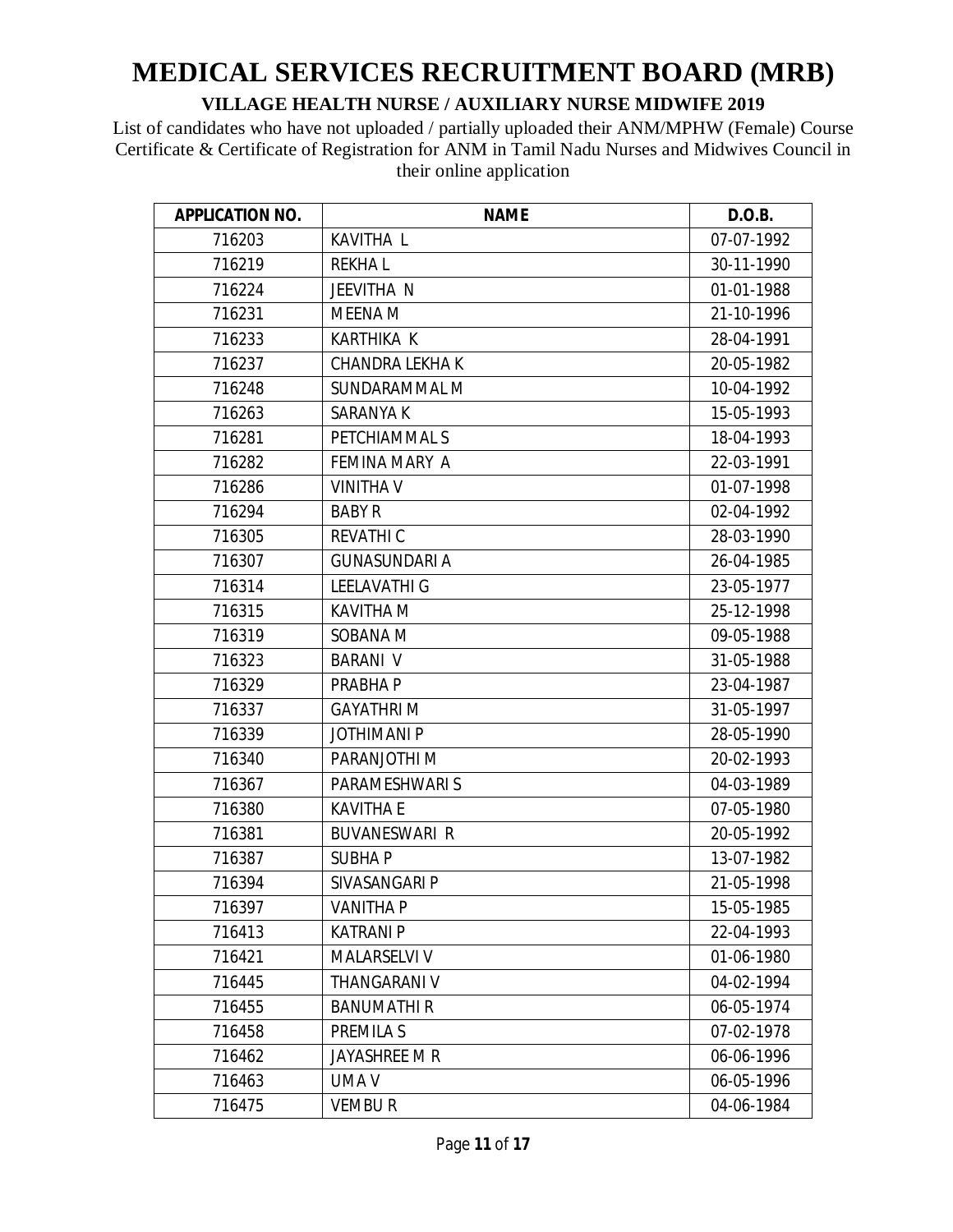| <b>APPLICATION NO.</b> | <b>NAME</b>           | D.O.B.     |
|------------------------|-----------------------|------------|
| 716488                 | THIRUPPATHI K         | 26-05-1993 |
| 716501                 | <b>METILDA ROSE P</b> | 05-06-1978 |
| 716517                 | <b>KALAMANI R</b>     | 24-07-1992 |
| 716526                 | <b>MAHESWARI S</b>    | 02-12-1991 |
| 716527                 | <b>SELVI S</b>        | 20-04-1993 |
| 716529                 | DHANALAKSHMI M        | 18-01-1997 |
| 716559                 | <b>VINITHA E</b>      | 17-06-1994 |
| 716579                 | MANIMEKALA M          | 05-04-1982 |
| 716596                 | DIVYA M               | 12-06-1997 |
| 716599                 | <b>ISURIYA M</b>      | 12-06-1994 |
| 716602                 | <b>DEVI MADHU</b>     | 20-05-1989 |
| 716607                 | <b>VINITHA S</b>      | 26-12-1999 |
| 716620                 | NITHYA R              | 31-01-1998 |
| 716632                 | <b>SELVARANI R</b>    | 15-06-1980 |
| 716678                 | SATHIYAVANIMUTHU M    | 16-06-1980 |
| 716687                 | <b>RATHIGAL</b>       | 20-05-1980 |
| 716744                 | KUMUDHABHARATHI P     | 06-02-2000 |
| 716765                 | <b>PUNITHAR</b>       | 04-06-1989 |
| 716769                 | CAROLIN KAVITHA A     | 01-05-1994 |
| 716839                 | <b>RANJITHA M</b>     | 30-04-1995 |
| 716984                 | KANIMOZHI V           | 20-04-1988 |
| 717030                 | PADMAVATHI S          | 15-06-1972 |
| 717152                 | <b>SALEESHAS</b>      | 09-08-1980 |
| 717181                 | <b>KALYANIS</b>       | 19-05-1983 |
| 717192                 | KOPPERUNDEVI J        | 07-07-1994 |
| 717213                 | <b>SUJATHA P</b>      | 29-01-1979 |
| 717217                 | NITHYA A              | 13-06-1987 |
| 717221                 | ABINA K               | 10-04-1997 |
| 717232                 | <b>CELIN SOPHIA A</b> | 21-04-1986 |
| 717277                 | NIRMALA S             | 14-05-1996 |
| 717291                 | SASIKALA M            | 11-03-1990 |
| 717296                 | KIRUTHIGA M           | 07-09-1992 |
| 717300                 | ANBU MANI A           | 01-08-1989 |
| 717307                 | <b>PRAVEENAS</b>      | 20-04-1998 |
| 717313                 | PANDIMEENA S          | 17-01-1992 |
| 717345                 | JANET PAMAKUMARI J    | 07-02-1980 |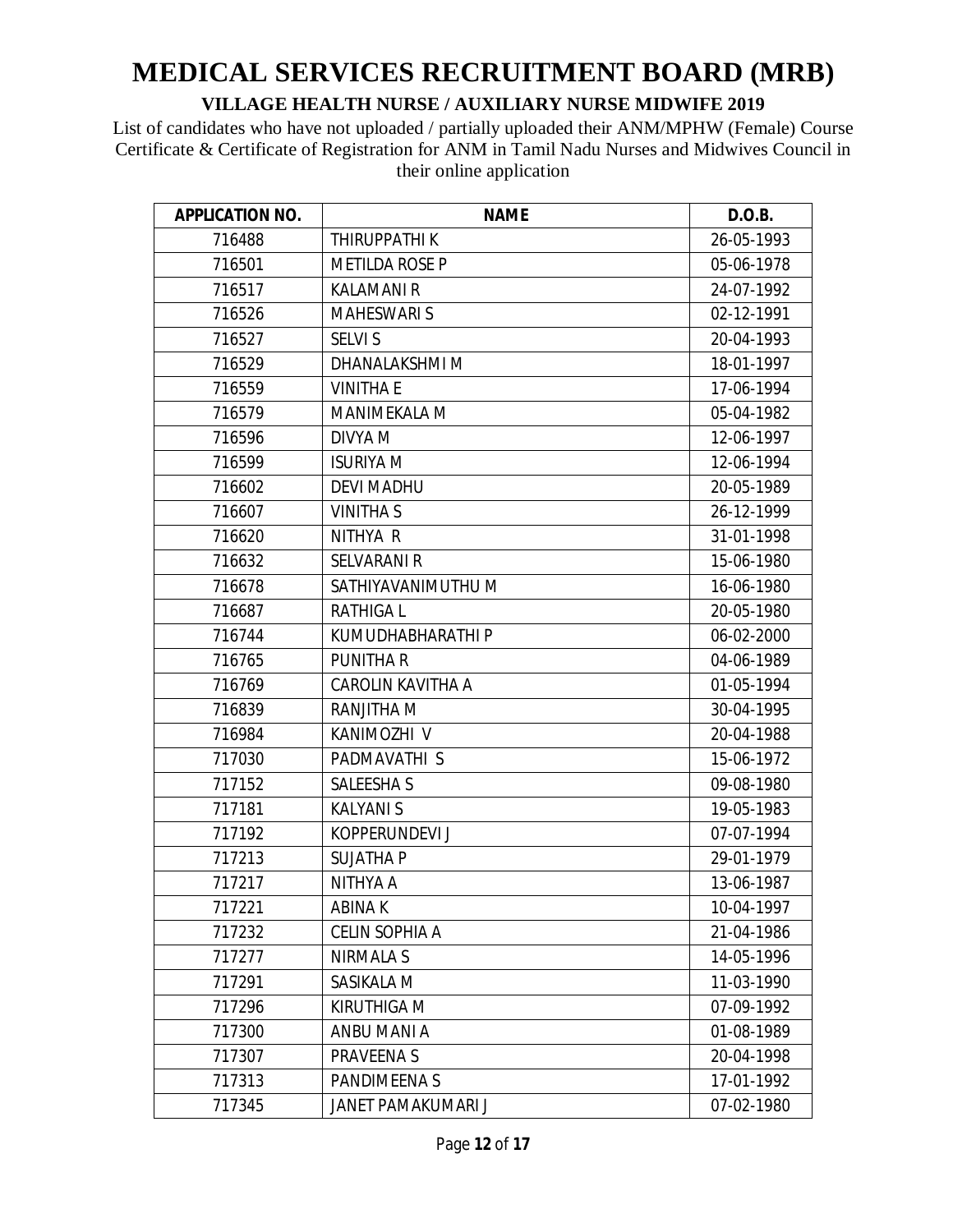| <b>APPLICATION NO.</b> | <b>NAME</b>               | D.O.B.     |
|------------------------|---------------------------|------------|
| 717349                 | <b>JAYANTHIV</b>          | 26-05-1979 |
| 717357                 | SARADHA DEVI S            | 04-11-1995 |
| 717358                 | <b>KALAISELVI K</b>       | 28-03-1991 |
| 717362                 | <b>SUDHAP</b>             | 22-05-1982 |
| 717364                 | PRABHAVATHI N             | 12-04-1988 |
| 717407                 | <b>AYALL AYAL</b>         | 30-12-1977 |
| 717410                 | SHYAMALADEVI E            | 24-07-1988 |
| 717419                 | <b>BANUPRIYA R</b>        | 07-06-1998 |
| 717451                 | <b>HEMALATHA C</b>        | 06-07-1997 |
| 717473                 | MOHAMED FATHIMA RINOSHA J | 31-12-1988 |
| 717481                 | <b>SUGANTHIS</b>          | 07-02-1988 |
| 717494                 | NISHARANI A               | 25-06-1988 |
| 717555                 | <b>RAJAVALLI N</b>        | 20-07-1983 |
| 717574                 | <b>SURIA KALA S</b>       | 14-05-1988 |
| 717590                 | <b>KANIMOZHI T</b>        | 06-11-1996 |
| 717594                 | <b>KOWSALYA P</b>         | 23-04-1997 |
| 717653                 | <b>MADHU PRIYA M</b>      | 03-07-1997 |
| 717668                 | <b>JANEEFA J</b>          | 26-01-1998 |
| 717701                 | <b>RAJESWARI G</b>        | 15-10-1993 |
| 717719                 | <b>ARTHIT</b>             | 24-01-1994 |
| 717784                 | THILAGAVATHI S            | 05-02-1996 |
| 717793                 | <b>JENIBAS</b>            | 09-04-1984 |
| 717848                 | YAMINI PAVITHRA M         | 18-05-1992 |
| 717879                 | <b>JOSEPHINE SAFEENA</b>  | 13-08-1992 |
| 717920                 | <b>JOTHIMANI D</b>        | 01-09-1995 |
| 717922                 | <b>ANUSUYA E</b>          | 11-05-1990 |
| 717958                 | <b>CATHRIN CHRISTY C</b>  | 16-02-1978 |
| 717985                 | SRIMATHI P                | 07-04-1995 |
| 718002                 | THENMOZHI S               | 06-07-1995 |
| 718010                 | MAREESWARI A              | 20-05-1994 |
| 718083                 | SANTHANA SELVI P          | 03-03-1997 |
| 718095                 | <b>RUBIA</b>              | 16-11-1994 |
| 718099                 | SARANYA V                 | 31-05-1995 |
| 718125                 | YOGALAKSHMI H             | 09-02-1991 |
| 718142                 | PUVANESHWARI P            | 08-07-1998 |
| 718155                 | <b>SUMITHRA M</b>         | 01-06-1982 |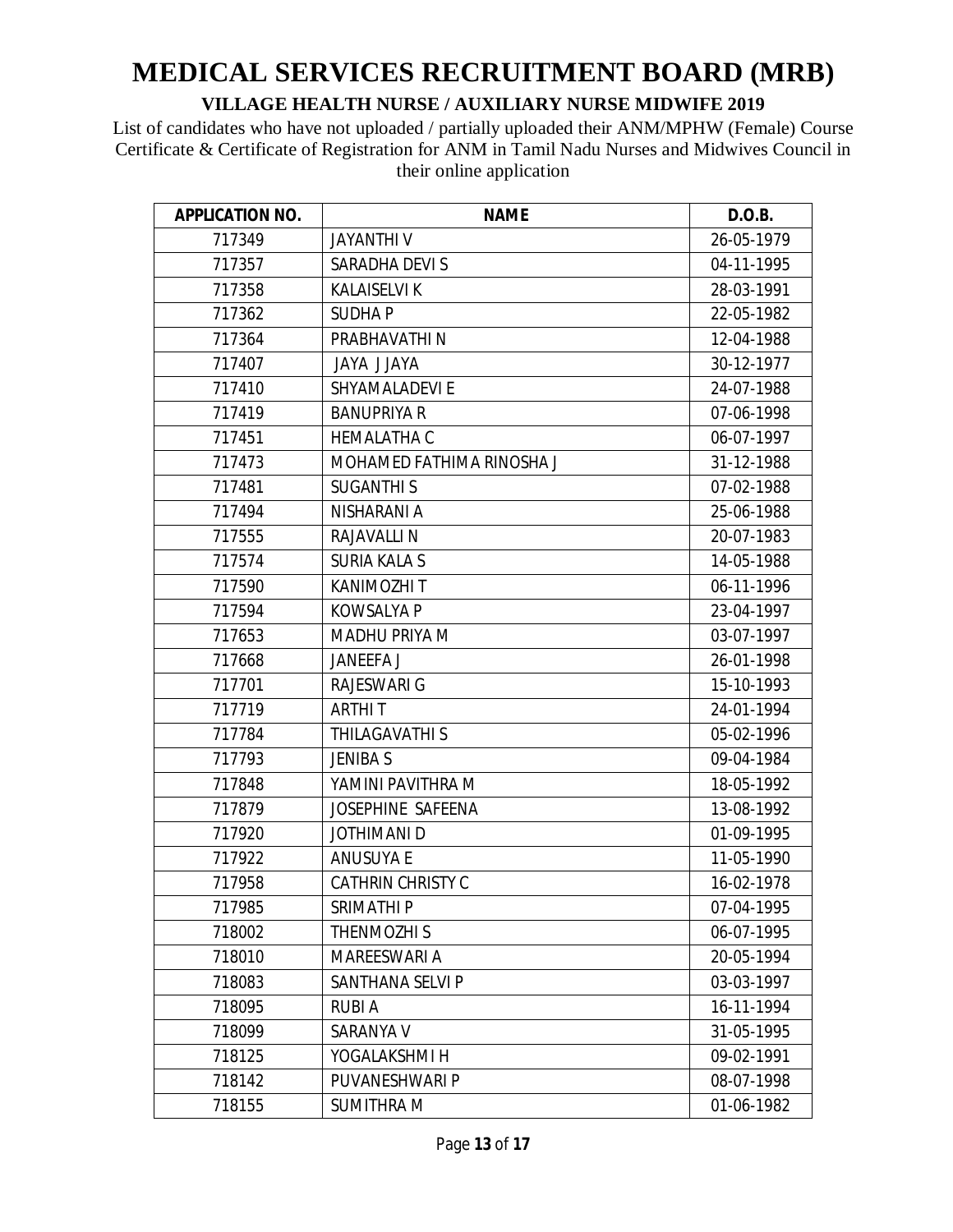| <b>APPLICATION NO.</b> | <b>NAME</b>                     | D.O.B.     |
|------------------------|---------------------------------|------------|
| 718167                 | PRIYA L                         | 27-05-1990 |
| 718169                 | KAYALVIZHI V                    | 26-04-1995 |
| 718173                 | <b>HEMARATHNA M</b>             | 17-09-1979 |
| 718186                 | RATHINAKUMARI R                 | 11-02-1990 |
| 718188                 | <b>MAHALAKSHMI R</b>            | 07-04-1991 |
| 718254                 | MRS LALITHA UDAYAKUMAR ARUMUGAM | 29-06-1986 |
| 718271                 | KAYALVIZHI M                    | 15-05-1974 |
| 718298                 | <b>KAVITHA C</b>                | 03-05-1989 |
| 718299                 | <b>JAYNATHIR</b>                | 05-06-1983 |
| 718313                 | <b>SUSILA S</b>                 | 20-06-1992 |
| 718315                 | <b>SUDHAR</b>                   | 26-04-1989 |
| 718342                 | <b>GANGA DEVI T</b>             | 20-11-1995 |
| 718345                 | <b>VINOTHINI M</b>              | 21-03-1993 |
| 718346                 | <b>LILLY METILDA</b>            | 01-04-1982 |
| 718371                 | <b>NITHYAP</b>                  | 03-09-1992 |
| 718383                 | SARANYA S                       | 15-05-1987 |
| 718384                 | <b>RADHA R</b>                  | 02-07-1988 |
| 718389                 | MAHALAKSHMI K                   | 10-05-1981 |
| 718402                 | SONIYA A                        | 09-06-1995 |
| 718403                 | <b>JANCY REJEELA M</b>          | 22-09-1984 |
| 718422                 | SUMITHRA R                      | 30-06-1994 |
| 718442                 | JEEVA PRABHA S                  | 16-02-1993 |
| 718491                 | DHANALAKSHMI A                  | 20-03-1996 |
| 718494                 | <b>KALAVATHI B</b>              | 06-04-1984 |
| 718518                 | <b>NITHYA R</b>                 | 15-05-1998 |
| 718539                 | KARTHIKA DEVI T                 | 16-11-1996 |
| 718553                 | <b>KALAISELVI A</b>             | 15-04-1986 |
| 718560                 | RASAVALLI R                     | 28-03-1993 |
| 718583                 | MAHALAXMI M                     | 28-06-1993 |
| 718622                 | <b>MADESWARI V</b>              | 15-11-1980 |
| 718627                 | <b>UMARANI R</b>                | 12-09-1989 |
| 718665                 | MULLAISARATHI M                 | 22-06-1989 |
| 718671                 | RAJESHWARI K                    | 30-05-1992 |
| 718689                 | <b>HEMA MALINI K</b>            | 27-05-1990 |
| 718691                 | <b>VEERATHILAGAM J</b>          | 16-04-1988 |
| 718702                 | <b>KRISHNAVENI V</b>            | 03-06-1976 |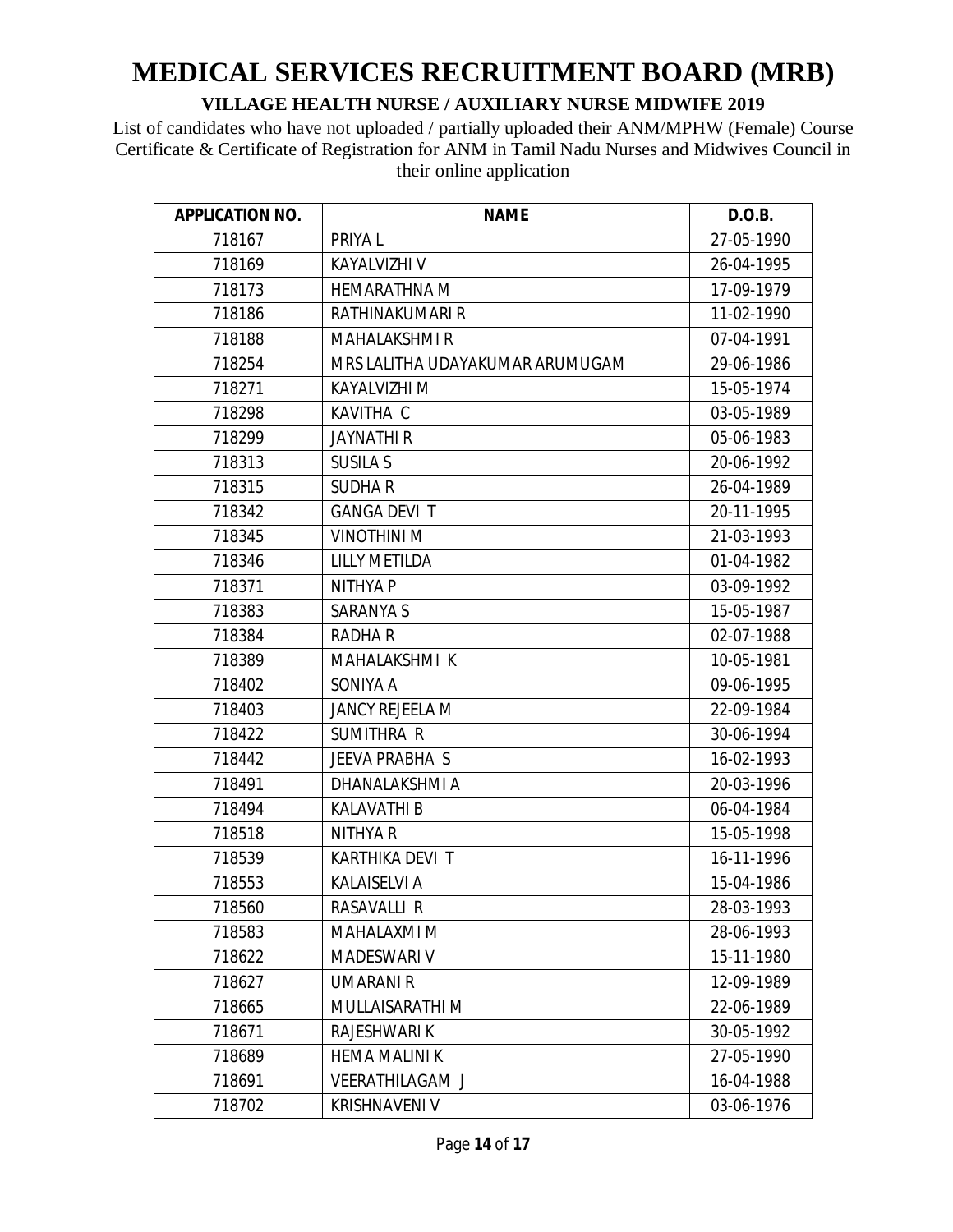| <b>APPLICATION NO.</b> | <b>NAME</b>              | D.O.B.     |
|------------------------|--------------------------|------------|
| 718746                 | <b>MEENA M</b>           | 10-06-1981 |
| 718761                 | <b>JOTHILAKSHMIS</b>     | 10-06-1994 |
| 718778                 | MUTHUKUMARI P            | 18-01-1995 |
| 718781                 | NAGALEKSHMI R            | 30-04-1990 |
| 718791                 | <b>AGNES SAJITHA Y</b>   | 30-12-1988 |
| 718792                 | <b>MUTHULAKSHMIS</b>     | 07-06-1987 |
| 718797                 | <b>ELAKKIYA S</b>        | 09-05-1992 |
| 718801                 | <b>DHIVYAK</b>           | 10-06-1990 |
| 718830                 | <b>SARANYA S</b>         | 20-05-1990 |
| 718837                 | SONIYA R                 | 06-01-1997 |
| 718848                 | <b>VIJAYA N</b>          | 04-05-1984 |
| 718860                 | POMBEI SAHAYA HENRITTA P | 01-03-1987 |
| 718866                 | CHITRA DEVI S            | 23-04-1984 |
| 718870                 | <b>RADHIKA R</b>         | 13-05-1997 |
| 718880                 | <b>LAVANYA S</b>         | 25-06-1993 |
| 718887                 | <b>SATHIYAJOTHI S</b>    | 27-05-1992 |
| 718914                 | VIJAYALAKSHMI A          | 10-06-1998 |
| 718915                 | SEVVANTHI V              | 10-07-1998 |
| 718916                 | PERIYANAYAKI R           | 31-03-1991 |
| 718917                 | <b>VITHYAKUMARI S</b>    | 01-01-1995 |
| 718918                 | ALAGU MEENA M            | 22-05-1985 |
| 718919                 | ANUJA C                  | 07-05-1988 |
| 718921                 | <b>VEERALAKSHMI A</b>    | 24-07-1993 |
| 718932                 | DHIVYA R                 | 09-04-1997 |
| 718933                 | <b>SUGANYA S</b>         | 14-03-1992 |
| 718942                 | <b>NANTHINI K</b>        | 15-07-1992 |
| 718976                 | <b>MALINIS</b>           | 05-05-1993 |
| 718996                 | <b>SUDHAR</b>            | 10-05-1989 |
| 718999                 | <b>INDUMATHIS</b>        | 15-05-1995 |
| 719000                 | VIDHYA A                 | 20-07-1986 |
| 719002                 | <b>DURKA DEVI K</b>      | 07-07-1996 |
| 719006                 | USHARANI T               | 05-07-1986 |
| 719010                 | <b>KOWSALYA N</b>        | 07-02-1998 |
| 719011                 | <b>DEEPAMARY M</b>       | 05-06-1988 |
| 719019                 | SABEETHA J               | 31-10-1983 |
| 719024                 | <b>MERLIN K</b>          | 12-11-1981 |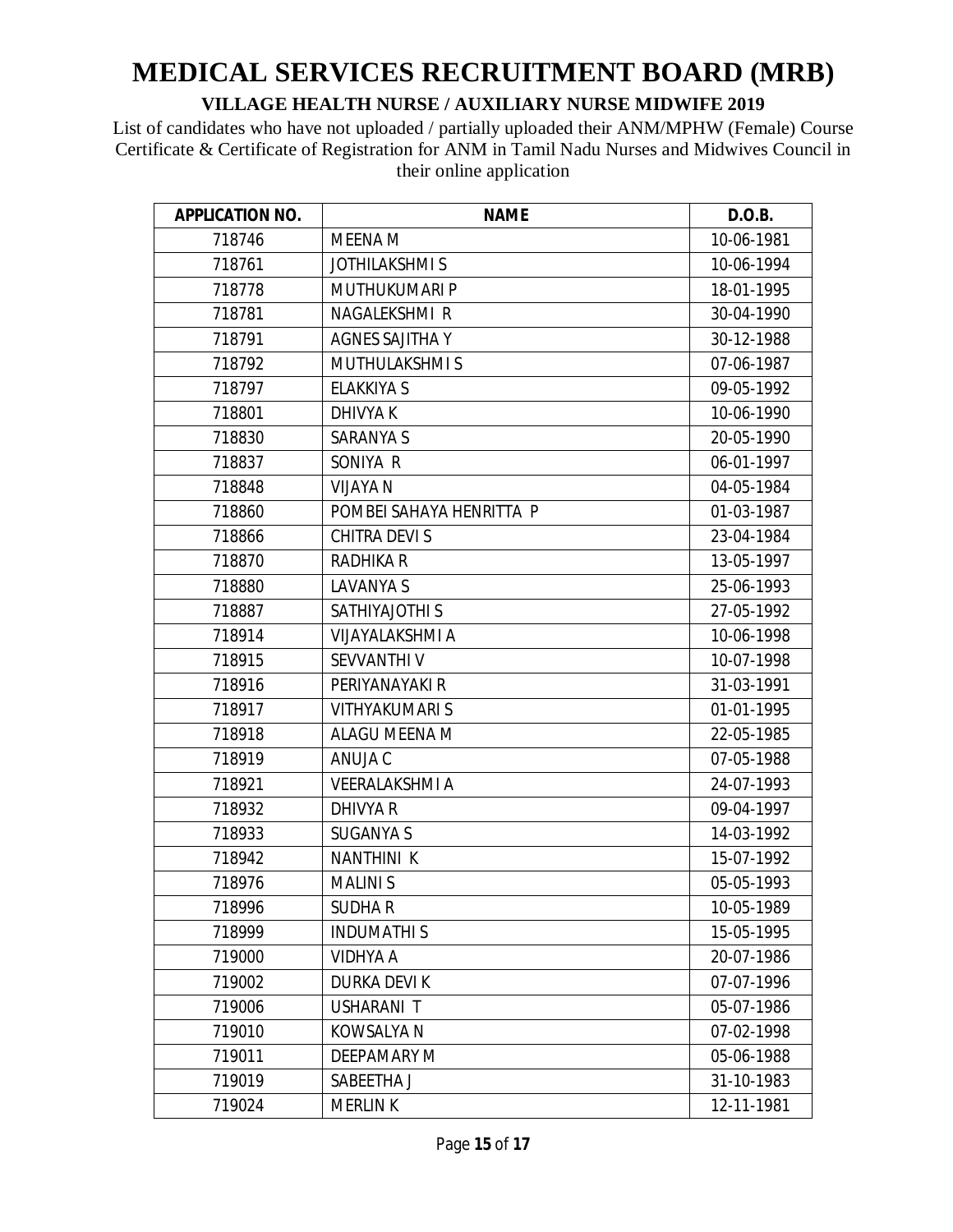| <b>APPLICATION NO.</b> | <b>NAME</b>            | D.O.B.     |
|------------------------|------------------------|------------|
| 719025                 | <b>VASUKIS</b>         | 16-10-1994 |
| 719034                 | MARIKKANNU M           | 03-03-1989 |
| 719037                 | <b>CHANDRALEKHA E</b>  | 09-07-2000 |
| 719052                 | <b>JAYANTHI R</b>      | 19-04-1998 |
| 719063                 | <b>INBAMANIM</b>       | 03-04-1998 |
| 719077                 | <b>NISHA R</b>         | 12-03-1999 |
| 719101                 | <b>KALAISELVI S</b>    | 05-06-1994 |
| 719109                 | <b>BABIM</b>           | 25-04-1995 |
| 719129                 | <b>KRISHNAMMALI</b>    | 06-05-1994 |
| 719139                 | VINOTHA G              | 05-05-1992 |
| 719156                 | <b>BUVANESWARI K</b>   | 05-05-1991 |
| 719167                 | MADHU C                | 31-10-1984 |
| 719193                 | <b>GUNASUNTHARI P</b>  | 03-03-1988 |
| 719195                 | <b>VALARMATHI C</b>    | 29-01-1988 |
| 719248                 | <b>VINCY ROSY S</b>    | 29-05-1991 |
| 719283                 | <b>GOMATHIV</b>        | 06-05-1993 |
| 719300                 | <b>RAMYA R</b>         | 25-05-1991 |
| 719316                 | <b>SELVARATHI B</b>    | 16-02-1987 |
| 719318                 | RAMALAKSHMI A          | 15-12-1992 |
| 719319                 | <b>JEYAMANI M</b>      | 20-05-1993 |
| 719320                 | <b>KARTHIKA K</b>      | 13-05-1996 |
| 719339                 | <b>MEKALA M</b>        | 18-05-1982 |
| 719341                 | <b>MANIMEKALAI P</b>   | 12-02-1998 |
| 719357                 | <b>IYAMMAL K</b>       | 01-06-1995 |
| 719358                 | SASIREKHA V            | 01-06-1984 |
| 719369                 | SUBBULAKSHMI V         | 07-03-1991 |
| 719381                 | JEEVA D                | 01-06-1992 |
| 719429                 | <b>KALAISELVI T</b>    | 08-05-1999 |
| 719484                 | SAMUNDESWARI C         | 14-11-1991 |
| 719513                 | <b>RUBY STELLA</b>     | 20-05-1995 |
| 719570                 | DHIVYABHARATHI K       | 10-05-1993 |
| 719573                 | <b>SUNDARI R</b>       | 19-05-1985 |
| 719580                 | ARUL NITHIYA C         | 23-11-1982 |
| 719643                 | NAGALAKSHMI A          | 02-02-1980 |
| 719647                 | <b>VIJAYALAKSHMI S</b> | 05-05-1996 |
| 719668                 | <b>SUMATHIS</b>        | 19-03-1988 |